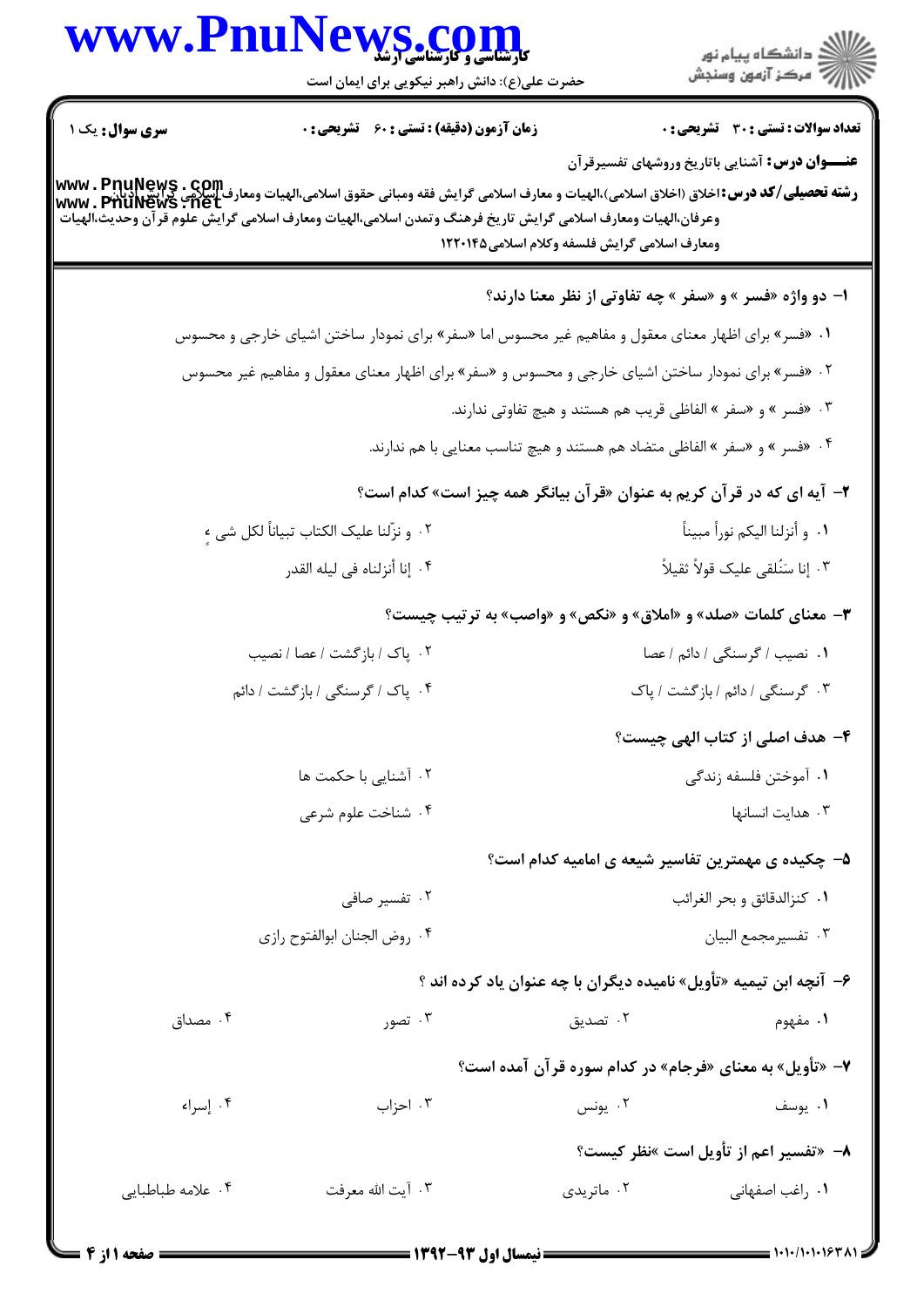|                        | WWW.PnuNews.com<br>حضرت علی(ع): دانش راهبر نیکویی برای ایمان است                                                                                                                                                                                       |                                                                                         | گ دانشگاه پيام نور<br>//<br>//                                                                        |
|------------------------|--------------------------------------------------------------------------------------------------------------------------------------------------------------------------------------------------------------------------------------------------------|-----------------------------------------------------------------------------------------|-------------------------------------------------------------------------------------------------------|
| <b>سری سوال : ۱ یک</b> | <b>زمان آزمون (دقیقه) : تستی : 60 ٪ تشریحی : 0</b>                                                                                                                                                                                                     |                                                                                         | <b>تعداد سوالات : تستی : 30 ٪ تشریحی : 0</b><br><b>عنـــوان درس:</b> آشنایی باتاریخ وروشهای تفسیرقرآن |
|                        | رشته تحصیلی/کد درس:اخلاق (اخلاق اسلامی)،الهیات و معارف اسلامی گرایش فقه ومبانی حقوق اسلامی،الهیات ومعارف اسلامی<br>Www . PhuNews . net<br>وعرفان،الهيات ومعارف اسلامي گرايش تاريخ فرهنگ وتمدن اسلامي،الهيات ومعارف اسلامي گرايش علوم قرآن وحديث،الهيات | ومعارف اسلامى گرايش فلسفه وكلام اسلامى1۲۲۰۱۴۵                                           |                                                                                                       |
|                        |                                                                                                                                                                                                                                                        |                                                                                         | ۹- نویسنده ی تفسیر «الکاشف» کدام است؟                                                                 |
| ۰۴ سیدعبدالله شبر      | ٠٣ جلال الدين سيوطى                                                                                                                                                                                                                                    | ۰۲ محمد جواد مغنيه                                                                      | ٠١. ابوالفتوح رازي                                                                                    |
|                        |                                                                                                                                                                                                                                                        | ۱۰– کدامیک از موارد ذیل در خصوص حدیث ثقلین نمی باشد؟                                    |                                                                                                       |
|                        | ۰۲ لزوم ترتيل قرآن با آداب معصوم (ع)                                                                                                                                                                                                                   |                                                                                         | ۰۱ لزوم مودّت و بزرگداشت اهل بيت (ع)                                                                  |
|                        | ۰۴ لزوم اطاعت و پیروی از اهل بیت (ع)                                                                                                                                                                                                                   |                                                                                         | ۰۳ عصمت اهل بيت (ع) از گناه و خطا                                                                     |
|                        |                                                                                                                                                                                                                                                        |                                                                                         | 11- آیه تطهیر به کدام مقام معصوم (ع) اشاره دارد؟                                                      |
| ۰۴ عصمت                | ۰۳ ولايت                                                                                                                                                                                                                                               | ۰۲ مودّت                                                                                | ۰۱ وراثت                                                                                              |
|                        | ۱۲- سیاست خودداری از نگارش حدیث با کدام مورد از مواردسیاست هماهنگ بوده و به دستور چه کسی انجام گرفت؟                                                                                                                                                   |                                                                                         |                                                                                                       |
|                        | ۰۲ سیاست خودداری از تفسیر قرآن / عثمان                                                                                                                                                                                                                 |                                                                                         | ٠١ سياست خودداري از تفسير قرآن / عمر بن خطاب                                                          |
|                        | ۰۴ سیاست خودداری از نماز میّت / ابوبکر                                                                                                                                                                                                                 |                                                                                         | ۰۳ سیاست خودداری از نماز میّت / ابن عمر                                                               |
|                        | ۱۳- یکی از ارجمندترین کسانی که نیکی و ایثار او در جای جای قرآن متجلّی است کیست و سعد بن جبیر درباره وی از ابن                                                                                                                                          |                                                                                         | عباس چه چیزی را نقل می کند؟                                                                           |
|                        |                                                                                                                                                                                                                                                        | ٠١ عبدالله بن مسعود/ مقصود از «من عنده علم الكتاب»اوست.                                 |                                                                                                       |
|                        |                                                                                                                                                                                                                                                        | ۰۲ ابن عباس /مقصود از «من عنده علم الكتاب»اوست.                                         |                                                                                                       |
|                        |                                                                                                                                                                                                                                                        | ۰۳ زيد بن ثابت / مقصود از «من عنده علم الكتاب»اوست.                                     |                                                                                                       |
|                        |                                                                                                                                                                                                                                                        | ۰۴ حضرت على(ع)/ مقصود از «من عنده علم الكتاب»اوست.                                      |                                                                                                       |
|                        |                                                                                                                                                                                                                                                        | ۱۴– اولین کسی که بعد از پیامبر آشکارا و با صدایی بلند در مکه تلاوت قرآن می نمود که بود؟ |                                                                                                       |
| ۰۴ ابی بن کعب          | ۰۳ ابن عباس                                                                                                                                                                                                                                            | ۰۲ ابن مسعود                                                                            | ٠١ عمربن خطاب                                                                                         |
|                        |                                                                                                                                                                                                                                                        | ۱۵– نخستین کاتب وحی درهنگام ورود پیامبر به مدینه که بود؟                                |                                                                                                       |
| ۰۴ ابي بن كعب          | ۰۳ ابن عباس                                                                                                                                                                                                                                            | ۰۲ ابن مسعود                                                                            | ٠١ عمر بن خطاب                                                                                        |
|                        | ۱۶− پیامبر راجع به تفسیر کلمه «وسطا» در آیه «و کذالک جعلناکم امه وسطا لتکونوا شهداء علی الناس» چه فرمود؟                                                                                                                                               |                                                                                         |                                                                                                       |
| ۰۴ خیرات               | ۰۳ حجّت                                                                                                                                                                                                                                                | ۰۲ هدایت                                                                                | ۰۱ عدل                                                                                                |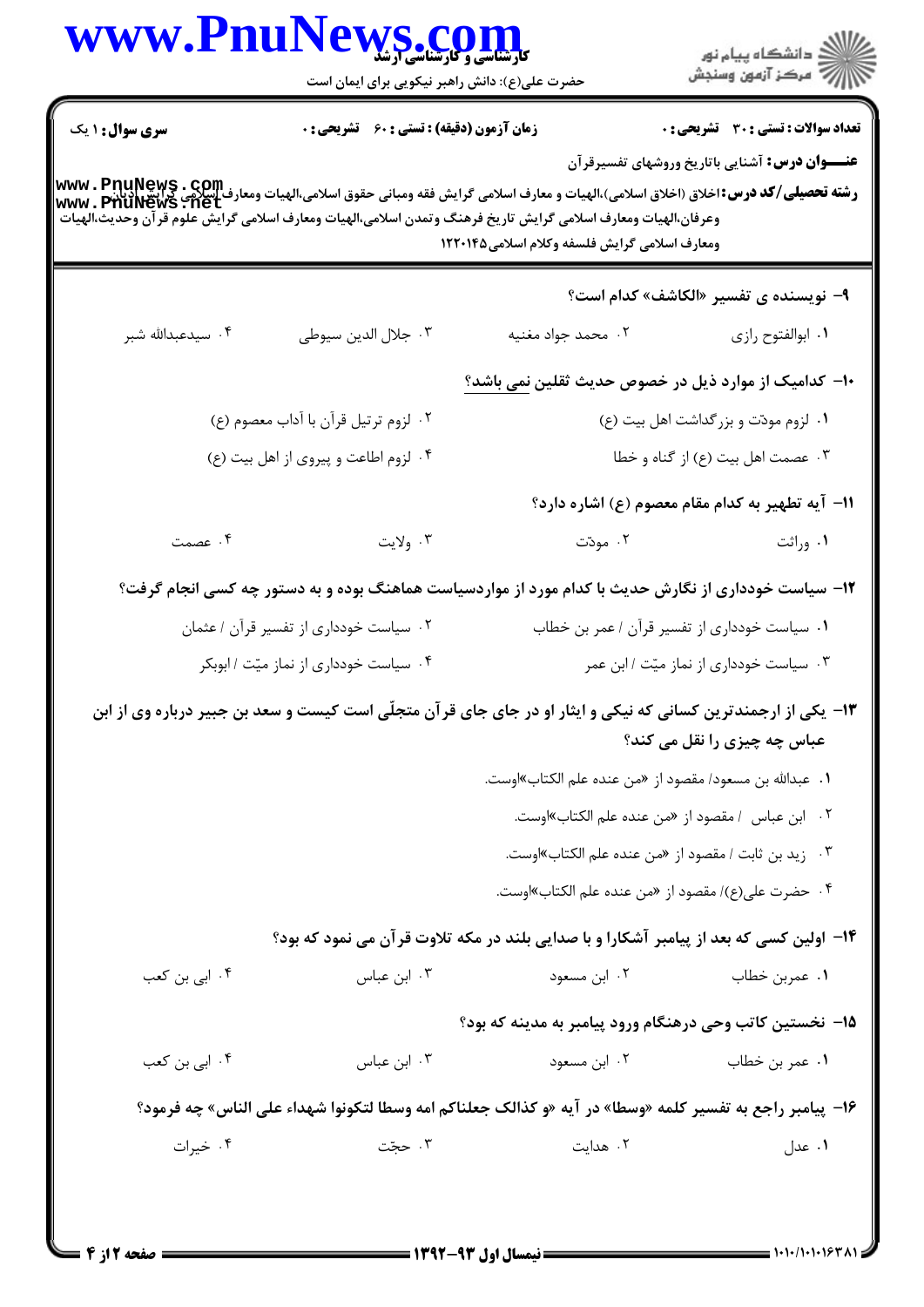| www.Pnul                                                                                                                                                                                                                                                                                 | WS.COM<br>حضرت علی(ع): دانش راهبر نیکویی برای ایمان است                                             |                                               | ڪ دانشڪاه پيا <sub>م</sub> نور<br>∕7 مرڪز آزمون وسنڊش                                          |
|------------------------------------------------------------------------------------------------------------------------------------------------------------------------------------------------------------------------------------------------------------------------------------------|-----------------------------------------------------------------------------------------------------|-----------------------------------------------|------------------------------------------------------------------------------------------------|
| <b>سری سوال : ۱ یک</b><br><b>رشته تحصيلي/كد درس:</b> اخلاق (اخلاق اسلامي)،الهيات و معارف اسلامي گرايش فقه ومباني حقوق اسلامي،الهيات ومعارف اسلامي<br>WWW . PHUNEWS . Net<br>وعرفان،الهيات ومعارف اسلامي گرايش تاريخ فرهنگ وتمدن اسلامي،الهيات ومعارف اسلامي گرايش علوم قرآن وحديث،الهيات | <b>زمان آزمون (دقیقه) : تستی : 60 گشریحی : 0</b>                                                    | ومعارف اسلامي گرايش فلسفه وكلام اسلامي1۲۲۰۱۴۵ | تعداد سوالات : تستي : 30 ٪ تشريحي : 0<br><b>عنـــوان درس:</b> آشنایی باتاریخ وروشهای تفسیرقرآن |
|                                                                                                                                                                                                                                                                                          |                                                                                                     |                                               | ۱۷- تفسیر در دوران صحابه به چه صورت بوده است؟                                                  |
| ۰۴ علمی                                                                                                                                                                                                                                                                                  | ۰۳ روایی                                                                                            | ۰۲ ادبی                                       | ۰۱ اجتما <i>عی</i>                                                                             |
|                                                                                                                                                                                                                                                                                          |                                                                                                     |                                               | 18- وی غلام ابن عباس و از بربرهای مراکش بود؟                                                   |
| ۰۴ عکرمه                                                                                                                                                                                                                                                                                 | ۰۳ عطاء بن ابي رباح                                                                                 | ۰۲ علقمه بن قیس                               | ٠١. مجاهدبن جبر                                                                                |
|                                                                                                                                                                                                                                                                                          |                                                                                                     |                                               | ۱۹- او آزاد شده ی «عمر» بود و در زمره ی تابعان درآمد و از دانشمندان برجسته شد.                 |
| ۰۴ سعید بن جبیر                                                                                                                                                                                                                                                                          | ۰۳ زیدبن اسلم                                                                                       | ٠٢ ابوالغاليه رفيع                            | ٠١ مسروق بن اجدع                                                                               |
|                                                                                                                                                                                                                                                                                          |                                                                                                     |                                               | <b>۲۰</b> - مدرسه بصره را چه کسی بنیان نهاد؟                                                   |
|                                                                                                                                                                                                                                                                                          | ۰۲ عبدالله بن قیس(ابو موسی اشعری)                                                                   |                                               | ٠١ عبدالله بن مسعود                                                                            |
|                                                                                                                                                                                                                                                                                          | ۰۴ علقمه بن قيس                                                                                     |                                               | ۰۳ ابن عامر خزرجي                                                                              |
|                                                                                                                                                                                                                                                                                          | <b>۲۱</b> - آولین کسی که دامنه تفسیر راگسترش دادودر تفسیرقر آن دست به اجتهاد زد چه کسی است؟         |                                               |                                                                                                |
|                                                                                                                                                                                                                                                                                          | ۰۲ مجاهد بن جبر ملکی                                                                                |                                               | ۰۱ ابو ذکریا یحیی بن زیاد فراء                                                                 |
|                                                                                                                                                                                                                                                                                          | ۰۴ عمرو بن عبيد                                                                                     |                                               | ۰۳ سعيد بن جبير                                                                                |
|                                                                                                                                                                                                                                                                                          |                                                                                                     |                                               | ۲۲- کدام مورد از تفسیرها ی زیر عقلا وشرعا ناپسند است؟                                          |
| ۰۴ تفسیر قرأن به رأي                                                                                                                                                                                                                                                                     | ۰۳ تفسیر قرآن به سنت                                                                                | ۰۲ تفسیر قرآن به عقل                          | ۰۱ تفسیر قرآن به قرآن                                                                          |
|                                                                                                                                                                                                                                                                                          | <b>۲۳</b> - جمله «آیات کتاب خدا تصدیق کننده ی یکدیگرند و هیچ کدام دیگری را تکذیب نمی کنند» از کیست؟ |                                               |                                                                                                |
| ۰۴ ابوبکر                                                                                                                                                                                                                                                                                | ۰۳ عمر                                                                                              | ۰۲ عثمان                                      | ۰۱ حضرت على (ع)                                                                                |
|                                                                                                                                                                                                                                                                                          | ۲۴- کدام گروه تنها به ظاهر روایات اکتفا می کنند و استفاده از برهان های عقلی را محکوم کرده اند؟      |                                               |                                                                                                |
| ۰۴ مفسرين                                                                                                                                                                                                                                                                                | ۰۳ عقل گرایان                                                                                       | ۰۲ محدثین                                     | <b>١.</b> اهل الحديث                                                                           |
|                                                                                                                                                                                                                                                                                          |                                                                                                     |                                               | ۲۵- کدامیک ازموارد زیراز مشکلات «روایات» نمی باشد؟                                             |
|                                                                                                                                                                                                                                                                                          | ۰۲ وضع و جعل حديث                                                                                   |                                               | ٠١ ضعف و حذف اسناد                                                                             |
|                                                                                                                                                                                                                                                                                          | ۰۴ راویان فراوان در بین اصحاب                                                                       |                                               | ۰۳ ورود اسرائیلیات در تفسیر                                                                    |
|                                                                                                                                                                                                                                                                                          |                                                                                                     |                                               | ۲۶- کدامیک از مواردجزء تفسیر شیعی نمی باشد؟                                                    |
| ۰۴ تفسیر عیاشی                                                                                                                                                                                                                                                                           | ۰۳ تفسيرنورالثقلين                                                                                  | ٠٢ تفسير بحرالمحيط                            | ٠١. تفسير البرهان                                                                              |